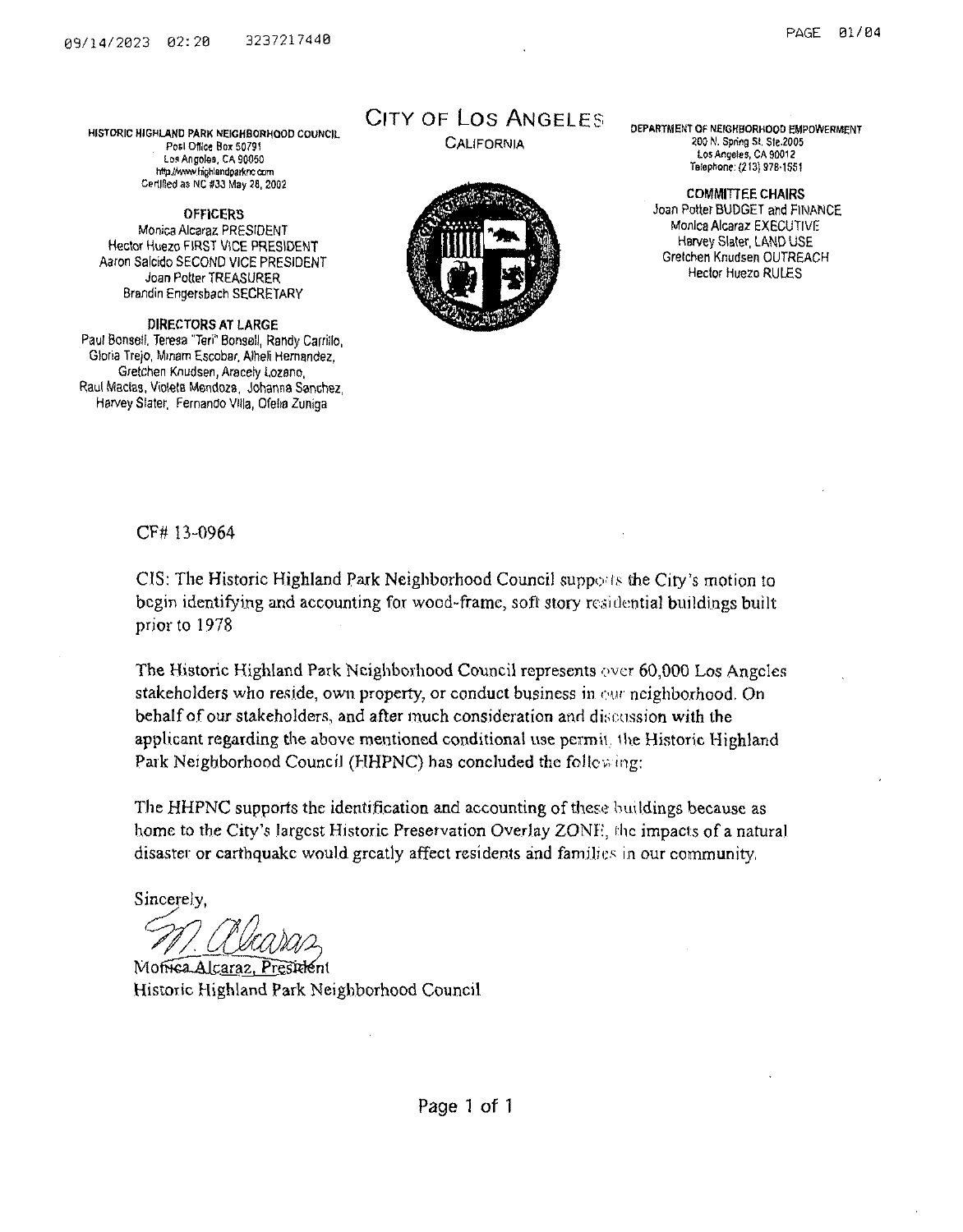HISTORIC HIGHLAND PARK NEIGHBORHOOD COUNCIL Post Office Box 50781 Los Angelos, CA 90050 httpiIAwMi fiighlsndpaAnc.com Certified as NC #33 May 28, 2002

**OFFICERS Monica Alcaraz PRESIDENT Hector Huezo FIRST VICE PRESIDENT Joan Potter TREASURER Brandin Engersbach SECRETARY**

**DIRECTORS AT LARGE Paul Bonsell, Teresa "Teri" Sonsell, Randy Carrillo, Gloria Castro-Trejo, Miriam Escobar, Aiheii Hernandez, Gretchen Knudsen, Aracely Lozano, Raul Mac/ss, Violeta Mendoza, Aaron Salcido, Johanna Sanchez, Harvey Slater, Fernando Villa, Ofelia Zuniga**

### CITY OF LOS ANGELES



CALIFORNIA DEPARTMENT OF NEIGHBORHOOD EMPOWERMENT 200 N. Spring St. Ste 2005 los Angeles. CA 90012 Telephone. (213) 978-1551

> **COMMITTEE CHAIRS Joan Potter BUDGET and FINANCE Monica Alcaraz EXECUTIVE Harvey Slater, LAND USE Gretchen Knudsen OUTREACH Hector Huezo RULES**

# Historic Highland Park Neighborhood Council

**Notice of Special Meeting and Agenda**

Thursday, September  $5<sup>th</sup>$ , 2013 Highland Park Senior Center 6152 N, Figueroa St.

Los Angeles, CA 90042

 $7:00$  p.m.  $-7:30$  p.m.

The public is requested to fill out a "Speaker Card" to address the Board on any agenda item prior to the Hoard taking action. Public comment is limited to 2 minutes per speaker but the Bnard hiis the discretion to modify the amount of time for any speaker,

When the Board considers the agenda item entitled "Public Comments," the public has the right to comment on any matter that is within the Board's jurisdiction. The public may also comment on a spocific item listed on this agenda when the Hoard considers that item. In addition, the members of the public may request and receive copies without undue delay of any documents that are distributed to the Board, unless there is a specific exemption under the Public Records Act that prevents the disclosure of the record (Govt Cole § 51957 S)

The Historic Highland Park Neighborhood Council holds its regular meetings on the first and third Thundley of every month and may also call any additional required special meetings in accordance with it? Bylaws and the Brown Act. The ngerih for the regular and special meetings is pasted for public review at; (|) Cofc do Lechc iocoted at <sup>5000</sup> York Boulevard, (2) Ramona Hail (.rmiminity Center located at 45SO Norsh Tiguerna. Street, (J) Police Historical Museum located s.t 6045 York Boulevard, (4) Fire Station *ft)','* Indued at 5921 North Figueroa Street, (5) Highland Market located at Figueroa nt Burv/pnd. Ond (6) when possible, Arroyo Seen Library, 6) 45 Nm;h Figueroa Street

The Histone Highland Park Neighborhood Council complies with Title II of the Americans with Disabilities Act and does not discriminate on the basis of any disability. Upon request, the Historic Highland Park Neighborhood Council will provide recounted accommodations to ensure equal access to its programs, services, and activities. Sign language interpreters, assistive listening devices, u other auxiliary aid\* and/or services may he provided upon request. To ensure the avnilobiltty ofservices, please make your request <sup>m</sup> least*.}* bn- hurts days (72 hpura) prior to the meeting

you wish to attend by contacting the Department of Neighborhood Councils at tel 213.978.1551 on comail to NCSuprorlighacity.org. In compliance with Government Code Section 54957.5, nonexempt writings that are distributed to u majority of all board members in advance of a meeting may be viewed at www.highlandparkne com/ by clicking the Board agenda link or at the scheduled meeting If you would like a copy of any record related to an item on the agenda, please contact Monico Alcaraz at monica.alcaraz@hiphIandparkne.com

*SI KEQVfERESERViaOS OE TRADUCOON, FA VO\* T>ENOTTF/CAR A iJi OFIC1M <sup>3</sup> DIAS* />£ *TRATiAJO (72 hom) ANTES t>Et. FA'V.NTO SI NECESfTA AYVDA CON ESTA AGENDA. POE FAVOR U,AMEA NIJESTRA Ofli ISA Al (213) 4HS-1360*

#### AGENDA

**A. Call to Order**

**B. Public Comments on NON-AGENDA ITEMS ONLY (10 minutes nuiv, ? minutes per speaker}**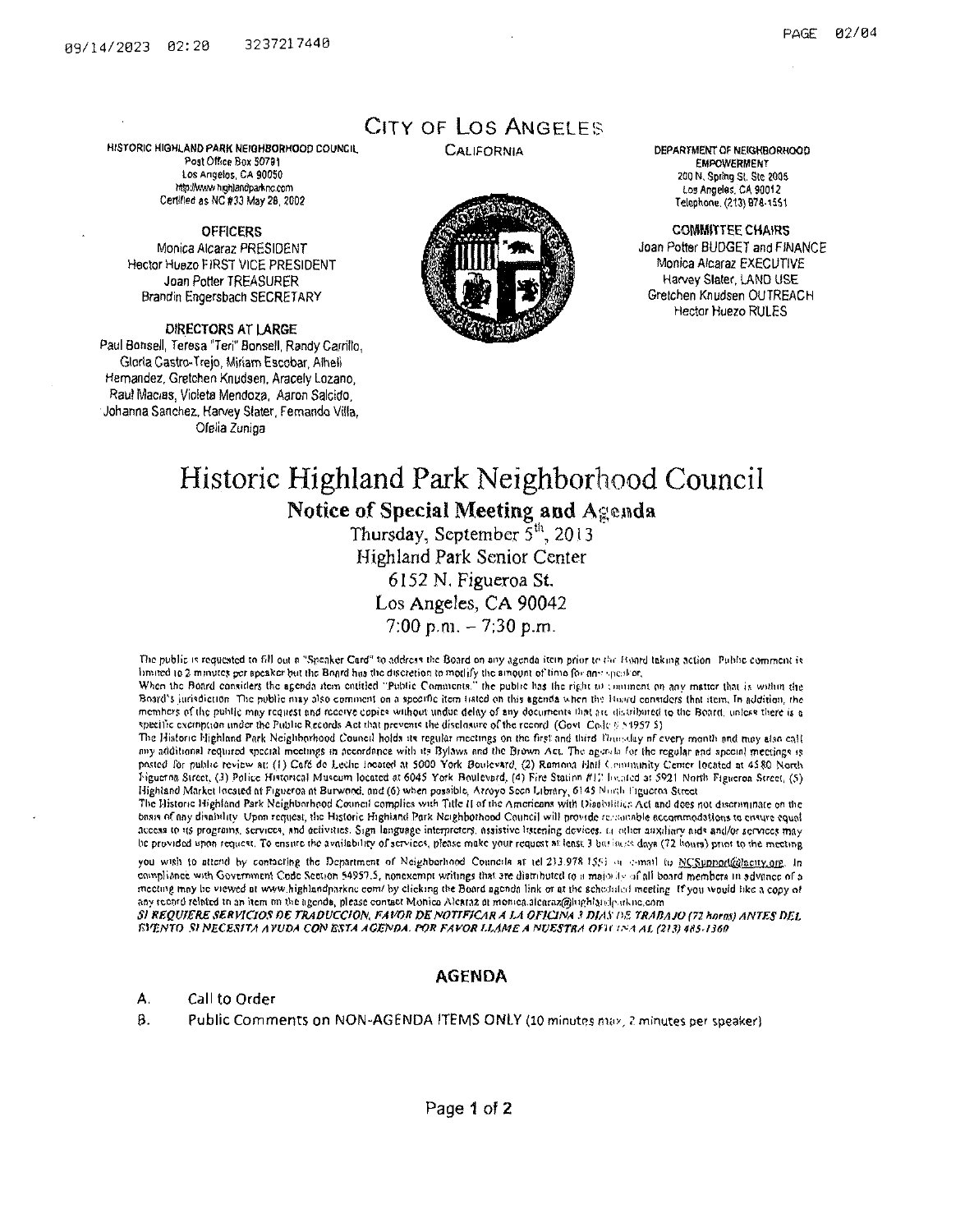#### **ACTION ITEMS**

- **1. {10 min) Motion and Possible Action: Approve a Community impact Statement supporting the City's motion to begin identifying and accou iimg for wood-frame, soft story residential buildings built prior to 1978,- H. Slater**
- **2. (10 min) Motion and Possible Action: Approve sending the HHPNC existing Community Impact Statement regarding the Highland Park Transit Villagi:' co HCIDLA during their comment period while they consider applicant's request for partial federal funding, This motion requires directing existing statement to the case number addressee at HCIDLA,- H. Slater <sup>1</sup>**
- **3. New Business**
- **4. Adjournment**